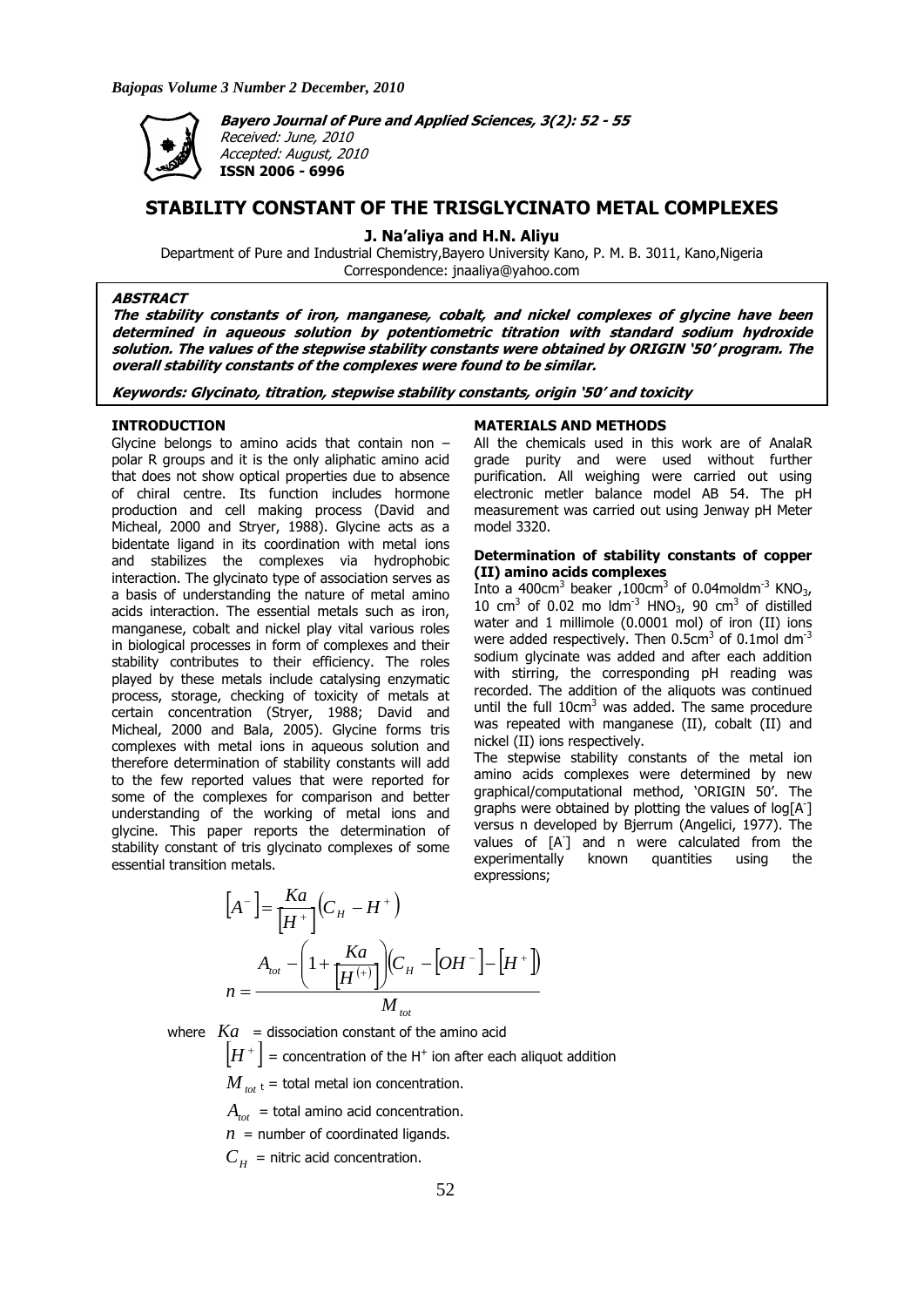The stepwise stability constants  $(K_1, K_2 and K_3)$  , for each metal amino acid complex was determined from the plot of  $\, Log\bigl[ A^- \bigr]$  versus number of coordinated ligands, using the relation;

$$
K_n = \frac{1}{\left[A^{-}\right]_n},
$$

where, n takes the values  $\frac{1}{2},$   $\frac{1}{2},$   $\frac{1}{2}$ ,  $\frac{2}{2}$  . The overall stability constant for each complex was determined as

product of the stepwise stability constants,  $\log \beta = K_1 \times K_2 \times K_3$  (Angelici, 1977).

# **RESULTS AND DISCUSSION**

The complex formation processes between metal ions and glycine results in the formation of ML,  $ML<sub>2</sub>$  and  $ML<sub>3</sub>$  parent complexes with metal ions favouring six coordination even though stability of these species slightly depends on the nature of non- coordinating side chains (Sovago et al., 1993). The glycine binds the metal ion through the amino and carboxylate groups. The coordination of this type is known as glycinate – like or glycinato like coordination. This mode of interaction lead to the formation of five membered chelating rings (Yamauchi and Odani, 1996).

 The number of amino acid groups coordinated to each of the metal ions studied were found to be three and this is in agreement with the value reported for similar complexes such as [Ni(Ala)<sub>3</sub>],  $[Co(Ala)_3]$  and  $[Co(Met)_3]$  (Sovago et al., 1993 and Berthon, 1995). In both complexes, the values of the overall stability constants (Table 5) are high indicating good stability (Sovago et al., 1993 and Berthon, 1995). The stability of the complexes could

be attributed to the number of chelate rings and their sizes (Cotton and Wilkinson, 1980; Satya, 2006). The values of the stepwise stability constants (Table 5) decreases in the order  $K_1>K_2>K_3$  and this is in agreement with pattern described by Angelici (1977), Cotton and Wilkinson (1980) and Satya (2006). The steady decrease in the values  $K_1$ ,  $K_2$  and  $K_3$  with increase in the number of ligands is due to the fact that as more and more ligands move into the coordination zone, less and less aqua molecules are available to fresh ligands for replacement. Thus, the Mn(II) ion becomes less electrophilic with progressive intake of the ligands (amino acids) and this results in decrease in the values of the constants (Satya at al., 2006).

Similarly, the pH values (Tables  $1 - 4$ ) increase with increase in the volume of NaGly. The values of the constants, logβ (Table 5) were found to be similar due to the similarities in the ionic size of the metal ions as a result of the shielding effect of the  $d$ electrons across the third and fourth periods.

| Table 1: I beentloneene the action results of manganese<br><b>NaGly</b> | pH   |
|-------------------------------------------------------------------------|------|
| $\pmb{0}$                                                               | 3.30 |
| 0.5                                                                     | 3.34 |
|                                                                         |      |
| $1.0$                                                                   | 3.40 |
| 1.5                                                                     | 3.45 |
| 2.0                                                                     | 3.53 |
| 2.5                                                                     | 3.62 |
| 3.0                                                                     | 3.75 |
| 3.5                                                                     | 3.87 |
| 4.0                                                                     | 4.08 |
| 4.5                                                                     | 4.54 |
| 5.0                                                                     | 5.98 |
| 5.5                                                                     | 7.16 |
| 6.0                                                                     | 7.88 |
| 6.5                                                                     | 8.24 |
| 7.0                                                                     | 8.40 |
| 7.5                                                                     | 8.52 |
| 8.0                                                                     | 8.63 |
| 8.5                                                                     | 8.73 |
| 9.0                                                                     | 8.81 |
| 9.5                                                                     | 8.87 |
| $10\,$                                                                  | 8.91 |

**Table 1: Potentiometric titration results of manganese**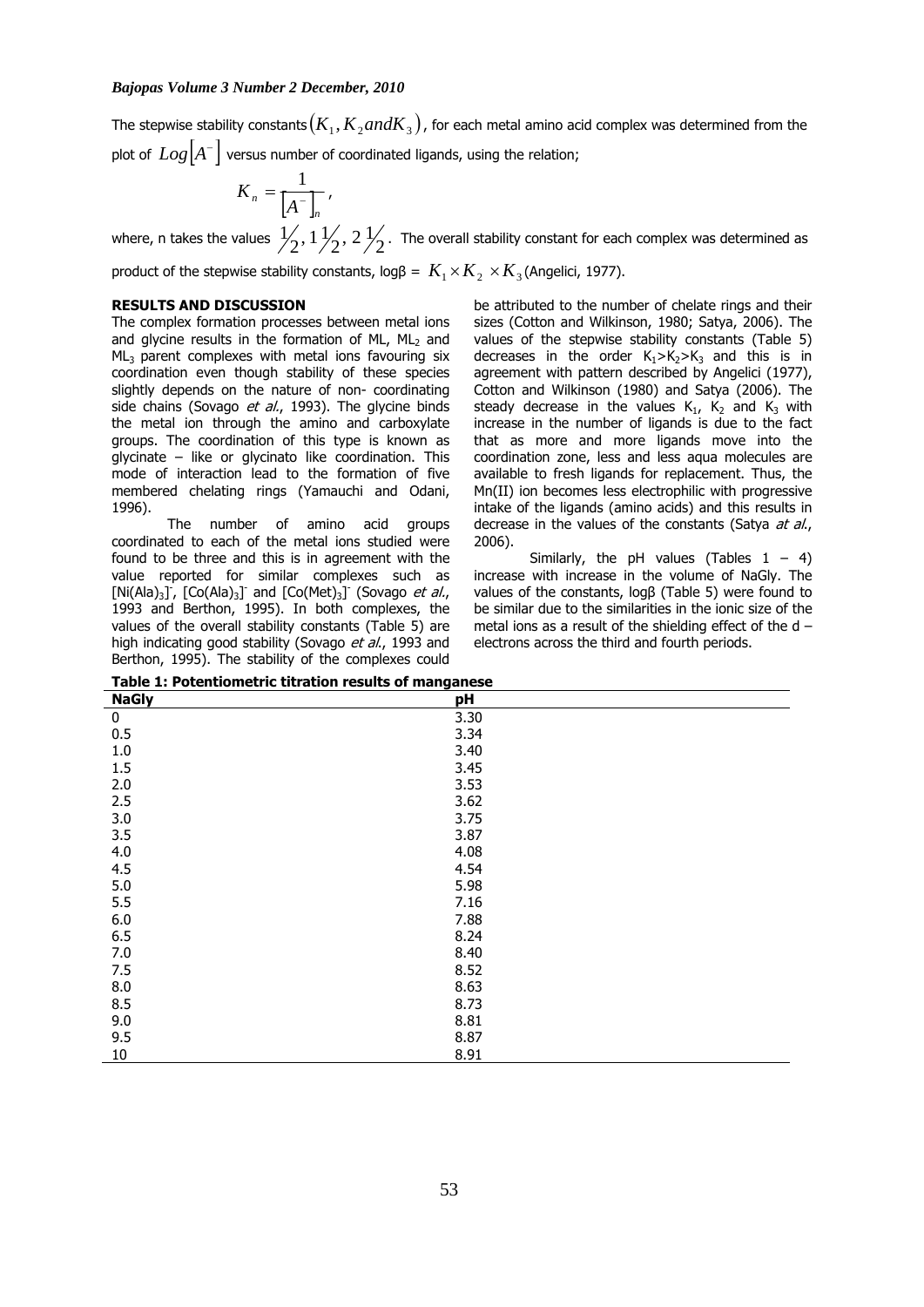|  |  | Bajopas Volume 3 Number 2 December, 2010 |  |
|--|--|------------------------------------------|--|

| Table 2. Putentionietric titration results of fion |      |
|----------------------------------------------------|------|
| <b>NaGly</b>                                       | pH   |
| $\bf{0}$                                           | 3.40 |
| 0.5                                                | 3.41 |
| $1.0\,$                                            | 3.50 |
| 1.5                                                | 3.52 |
| 2.0                                                | 3.57 |
| 2.5                                                | 3.64 |
| 3.0                                                | 3.71 |
| 3.5                                                | 3.78 |
| 4.0                                                | 3.87 |
| 4.5                                                | 3.96 |
| 5.0                                                | 4.11 |
| 5.5                                                | 4.26 |
| 6.0                                                | 4.46 |
| 6.5                                                | 5.03 |
| 7.0                                                | 5.51 |
| 7.5                                                | 5.49 |
| 8.0                                                | 5.82 |
| 8.5                                                | 5.76 |
| 9.0                                                | 5.33 |
| 9.5                                                | 5.83 |
| $10\,$                                             | 5.60 |

| Table 2: Potentiometric titration results of iron |  |
|---------------------------------------------------|--|
|---------------------------------------------------|--|

| Table 3: Potentiometric titration results of cobalt |      |  |  |  |
|-----------------------------------------------------|------|--|--|--|
| <b>NaGly</b>                                        | pH   |  |  |  |
| $\bf{0}$                                            | 3.30 |  |  |  |
| 0.5                                                 | 3.33 |  |  |  |
| $1.0$                                               | 3.40 |  |  |  |
| 1.5                                                 | 3.46 |  |  |  |
| 2.0                                                 | 3.54 |  |  |  |
| 2.5                                                 | 3.63 |  |  |  |
| 3.0                                                 | 3.73 |  |  |  |
| 3.5                                                 | 3.92 |  |  |  |
| 4.0                                                 | 4.11 |  |  |  |
| 4.5                                                 | 4.50 |  |  |  |
| 5.0                                                 | 5.72 |  |  |  |
| 5.5                                                 | 6.26 |  |  |  |
| 6.0                                                 | 6.50 |  |  |  |
| 6.5                                                 | 6.69 |  |  |  |
| 7.0                                                 | 6.82 |  |  |  |
| 7.5                                                 | 6.93 |  |  |  |
| 8.0                                                 | 7.06 |  |  |  |
| 8.5                                                 | 7.12 |  |  |  |
| 9.0                                                 | 7.17 |  |  |  |
| 9.5                                                 | 7.23 |  |  |  |
| $10\,$                                              | 7.29 |  |  |  |